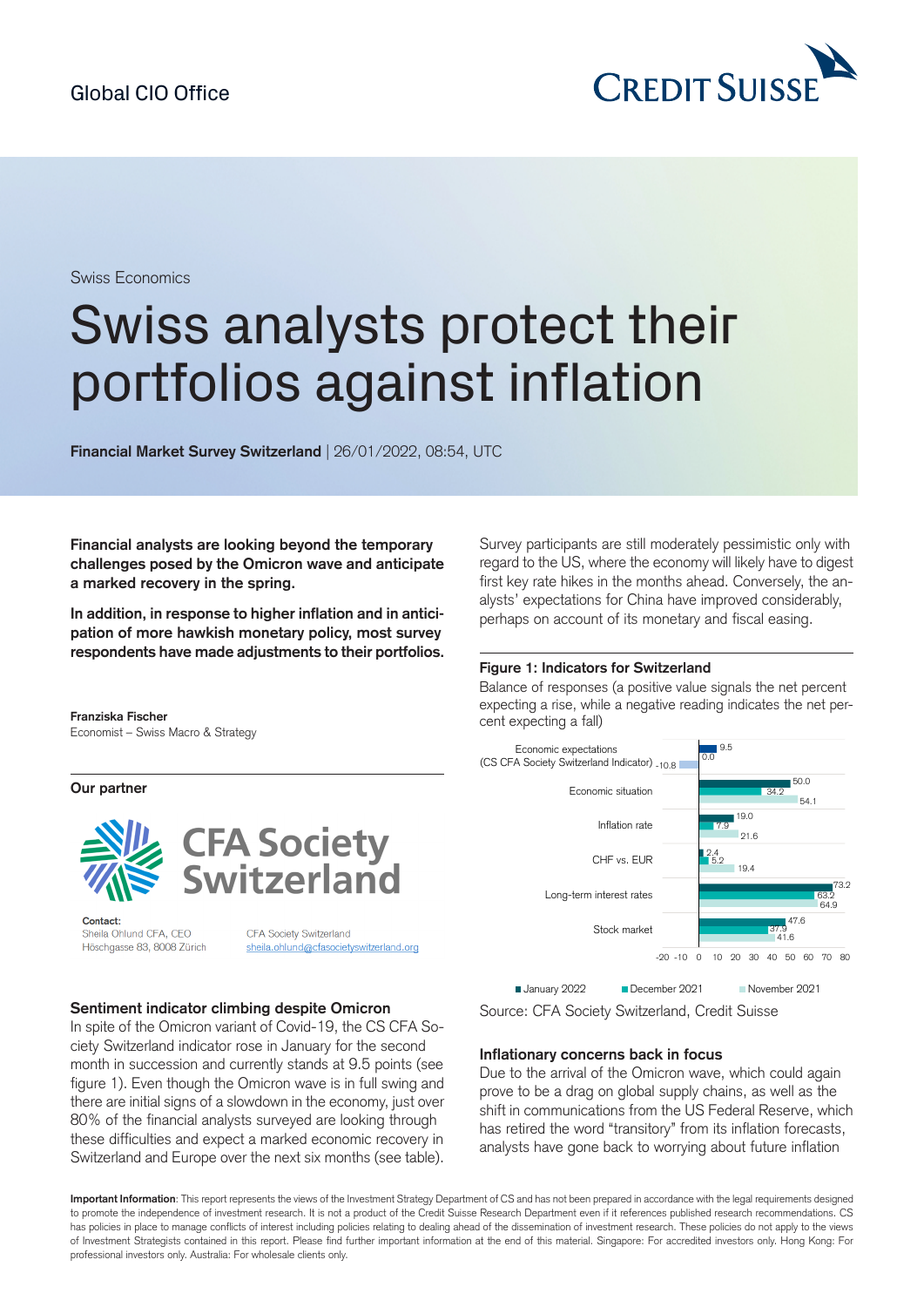rates. In recent months the proportion of analysts who expected inflation rates to keep rising had declined, but has now increased again in January. Survey participants' oil price expectations – they no longer believe it will fall over the next six months – may be a contributory factor in this regard. Another factor could be that survey respondents are forecasting a tighter labor market, with almost no analysts expecting the unemployment rate in Switzerland to rise. All in all, analysts have not been this optimistic about the labor market situation since April 2018.

## **Analysts not worried about a sustained equity market correction**

In contrast to much of last year, at least as far as the US is concerned, the survey respondents expect the high level of inflation to prompt a response from the central bank in the form of rate hikes (more on this in our special question), as revealed in their forecasts for short-term US interest rates. Turning to the long end of the yield curve, survey participants are largely in agreement about further rises in the US, Switzerland and Europe. And although global equity markets have had a challenging start to 2022 owing to the forthcoming normalization of US monetary policy and rising interest rates, the financial analysts surveyed do not expect to see a longerlasting correction. Their expectations regarding the important indices Swiss Market Index, EuroStoxx 50 and S&P 500 have actually increased again since December – around 60% of analysts expect further gains.

## **Figure 2: Special question on the normalization of monetary policy**

When do you expect the first key rate hike?





**US Federal Reserve to lead the normalization process** In a special question on the normalization of monetary policy, we asked the financial analysts about their expectations regarding the first rate moves by the US Federal Reserve (Fed), the European Central Bank (ECB) and the Swiss National Bank (SNB; see figure 2). The respondents clearly expect the normalization process to be fastest in the US and slowest in Switzerland. 95% of the survey participants anticipate a first key rate hike by the Fed in the first half of 2022, with

almost two-thirds even projecting a move at the January or March meetings. There is a lower consensus regarding the ECB, with a broader spread of responses. The largest proportion – one-third of respondents – looks for a rate hike in the first half of 2023, while the share of those who think a move is possible in the six months before or after this period is 25% in each case. The most likely scenario for the SNB, according to the analysts at 38% of the responses, is a rate move no sooner than 2024. In terms of earlier options, the respondents consider the first half of 2023 more likely than the second.

## **Figure 3: Special question on inflation and monetary policy**

Have you made adjustments to your portfolio in the last six months for the following reasons?



Source: CFA Society Switzerland, Credit Suisse

## **Financial analysts have prepared their portfolios for inflation**

In another special poll, we asked the analysts about steps they have taken in the last six months to prepare their portfolios for higher inflation and monetary policy normalization. The results show that a narrow majority has made corresponding adjustments, although the percentage of those who do not consider any special preparations necessary is also high at 48% (with regard to monetary policy normalization) and 43% (with regard to inflation). Among respondents who have adjusted their portfolios in anticipation of a tighter monetary policy, rotations within the equity allocation – for example in favor of the financial sector or value stocks – are the most popular measures (see figure 3). Almost one-third of respondents have trimmed the duration of their fixed income portfolio, while 13% have even scaled back the entire fixed income allocation. The analysts have taken similar measures against rising inflation, with 41% repositioning their equity allocations, including shifts to companies with high pricing power. Besides opting for a low duration, reallocations to floating rate notes or inflation-protected bonds (TIPS) are popular measures.

The CFA Society Switzerland and Credit Suisse have been conducting the Financial Market Survey Switzerland (a monthly survey of financial analysts) since January 2017. Detailed results of the survey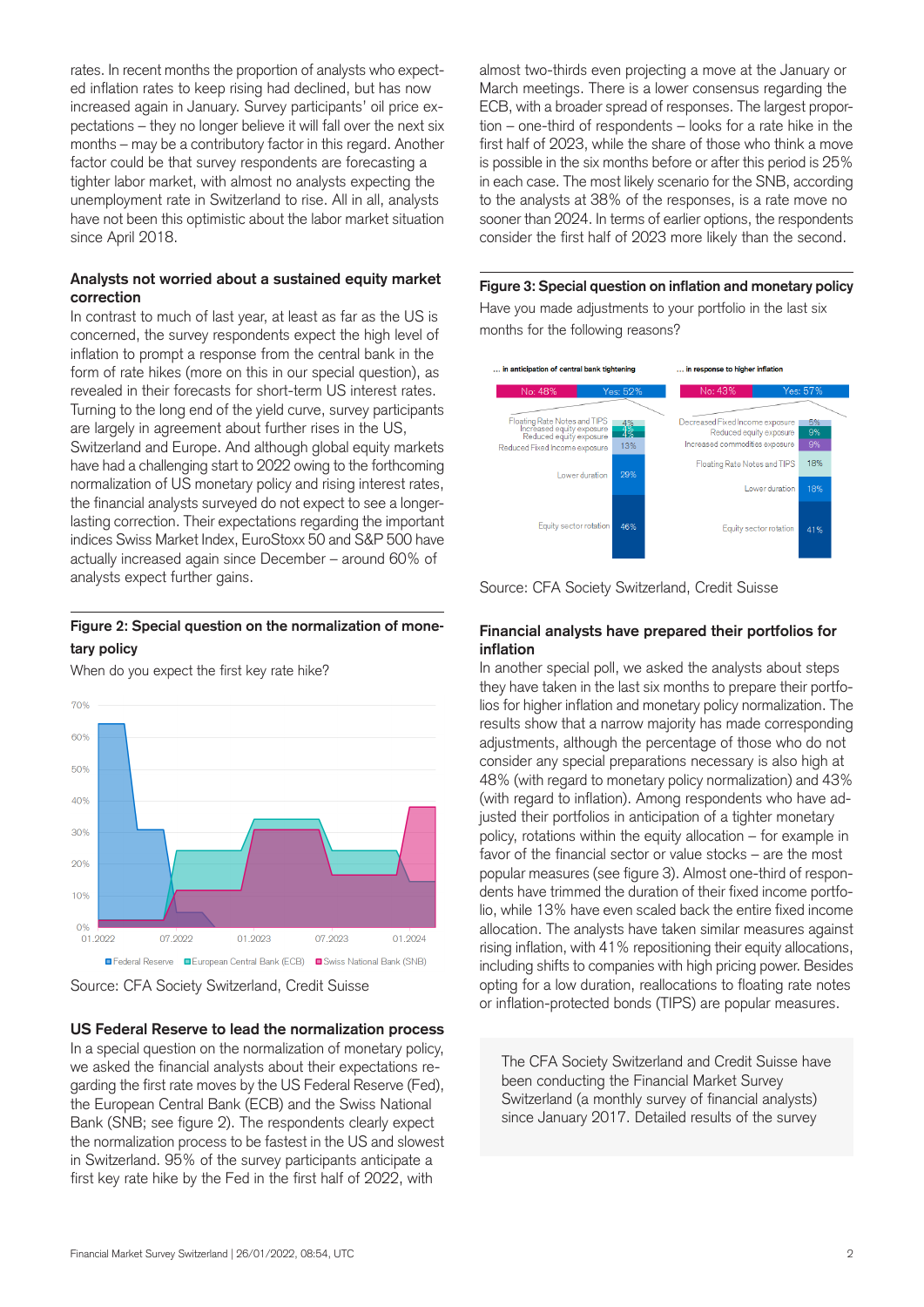conducted between 13 and 20 January 2022, involving the participation of 42 analysts from the Swiss financial sector, are published here.

| <b>Current economic situation</b>                  | good       | $+/-$   | normal    | +/-     | poor       | $+/-$   | balance | $+/-$   |
|----------------------------------------------------|------------|---------|-----------|---------|------------|---------|---------|---------|
| Switzerland                                        | 52.4       | 10.3    | 45.2      | $-4.8$  | 2.4        | $-5.5$  | 50.0    | 15.8    |
| Eurozone                                           | 40.5       | 11.6    | 50.0      | $-7.9$  | 9.5        | $-3.7$  | 31.0    | 15.3    |
| <b>USA</b>                                         | 54.8       | 12.7    | 42.9      | $-9.7$  | 2.4        | $-2.9$  | 52.4    | 15.6    |
| China                                              | 14.6       | 3.8     | 75.6      | 5.3     | 9.8        | $-9.1$  | 4.8     | 12.9    |
| <b>Economic expectations</b>                       | improve    |         | no change |         | worsen     |         | balance |         |
| Switzerland (CS CFA Society Switzerland Indicator) | 26.2       | $-2.7$  | 57.1      | 15.0    | 16.7       | $-12.2$ | 9.5     | 9.5     |
| Eurozone                                           | 33.3       | 1.7     | 42.9      | 6.1     | 23.8       | $-7.8$  | 9.5     | 9.5     |
| <b>USA</b>                                         | 23.8       | 2.7     | 50.0      | 10.5    | 26.2       | $-13.3$ | $-2.4$  | 16.0    |
| China                                              | 41.5       | 16.5    | 46.3      | $-9.3$  | 12.2       | $-7.2$  | 29.3    | 23.7    |
| Inflation rate                                     | increase   |         | no change |         | decrease   |         | balance |         |
| Switzerland                                        | 45.2       | 5.7     | 28.6      | $-0.3$  | 26.2       | $-5.4$  | 19.0    | 11.1    |
| Eurozone                                           | 47.6       | 5.5     | 19.0      | 0.6     | 33.3       | $-6.2$  | 14.3    | 11.7    |
| <b>USA</b>                                         | 35.7       | 1.5     | 16.7      | 3.5     | 47.6       | $-5.0$  | $-11.9$ | 6.5     |
| Other economic indicators for Switzerland          | increase   |         | no change |         | decrease   |         | balance |         |
| Export momentum (situation)                        | 38.9       | 13.1    | 61.1      | $-3.4$  | 0.0        | $-9.7$  | 38.9    | 22.8    |
| Export momentum (expectations)                     | 11.1       | $-4.5$  | 69.4      | 3.8     | 19.4       | 0.6     | $-8.3$  | $-5.1$  |
| Unemployment rate                                  | 2.6        | $-16.3$ | 61.5      | $-6.1$  | 35.9       | 22.4    | $-33.3$ | $-38.7$ |
| Short-term interest rates                          | increase   |         | no change |         | decrease   |         | balance |         |
| Switzerland                                        | 35.7       | 9.4     | 64.3      | $-9.4$  | 0.0        | 0.0     | 35.7    | 9.4     |
| Eurozone                                           | 35.7       | 9.4     | 64.3      | $-9.4$  | 0.0        | 0.0     | 35.7    | 9.4     |
| <b>USA</b>                                         | 90.5       | 14.2    | 9.5       | $-14.2$ | 0.0        | 0.0     | 90.5    | 14.2    |
| Short-term interest rate spread                    | increase   |         | no change |         | decrease   |         | balance |         |
| Eurozone - Switzerland                             | 17.5       | 14.6    | 77.5      | $-13.9$ | 5.0        | $-0.7$  | 12.5    | 15.3    |
| Long-term interest rates                           | increase   |         | no change |         | decrease   |         | balance |         |
| Switzerland                                        | 75.6       | 9.8     | 22.0      | $-9.6$  | 2.4        | $-0.2$  | 73.2    | 10.0    |
| Germany                                            | 73.2       | 7.4     | 24.4      | $-9.8$  | 2.4        | 2.4     | 70.8    | 5.0     |
| <b>USA</b>                                         | 85.0       | 6.1     | 12.5      | $-5.9$  | 2.5        | $-0.1$  | 82.5    | 6.2     |
| Long-term interest rate spread                     | increase   |         | no change |         | decrease   |         | balance |         |
| Germany - Switzerland                              | 38.5       | 21.8    | 53.8      | $-24.0$ | 7.7        | 2.1     | 30.8    | 19.7    |
| Share price                                        | increase   |         | no change |         | decrease   |         | balance |         |
| SMI (Switzerland)                                  | 59.5       | 8.1     | 28.6      | $-6.5$  | 11.9       | $-1.6$  | 47.6    | 9.7     |
| EuroStoxx 50 (Eurozone)                            | 61.9       | 7.8     | 28.6      | $-3.8$  | 9.5        | $-4.0$  | 52.4    | 11.8    |
| S&P (USA)                                          | 52.4       | 9.2     | 33.3      | $-1.8$  | 14.3       | $-7.3$  | 38.1    | 16.5    |
| Swiss franc exchange rate versus                   | appreciate |         | no change |         | depreciate |         | balance |         |
| <b>EUR</b>                                         | 28.6       | $-8.2$  | 45.2      | 13.6    | 26.2       | $-5.4$  | 2.4     | $-2.8$  |
| <b>USD</b>                                         | 33.3       | 4.4     | 40.5      | $-4.2$  | 26.2       | $-0.1$  | 7.1     | 4.5     |
| Commodities                                        | increase   |         | no change |         | decrease   |         | balance |         |
| Oil (North Sea Brent)                              | 30.0       | 8.8     | 40.0      | $-14.5$ | 30.0       | 5.8     | 0.0     | 3.0     |
| Gold (per ounce)                                   | 35.9       | $-9.6$  | 46.2      | 15.9    | 17.9       | $-6.3$  | 18.0    | $-3.3$  |

Note: 42 analysts took part in the Financial Market Survey Switzerland for January from 13 to 20 January 2022. Analysts were asked about their expectations for the next six months. The numbers displayed are percentages. The balances represent the difference between the positive and negative shares of responses. Source: CFA Society Switzerland, Credit Suisse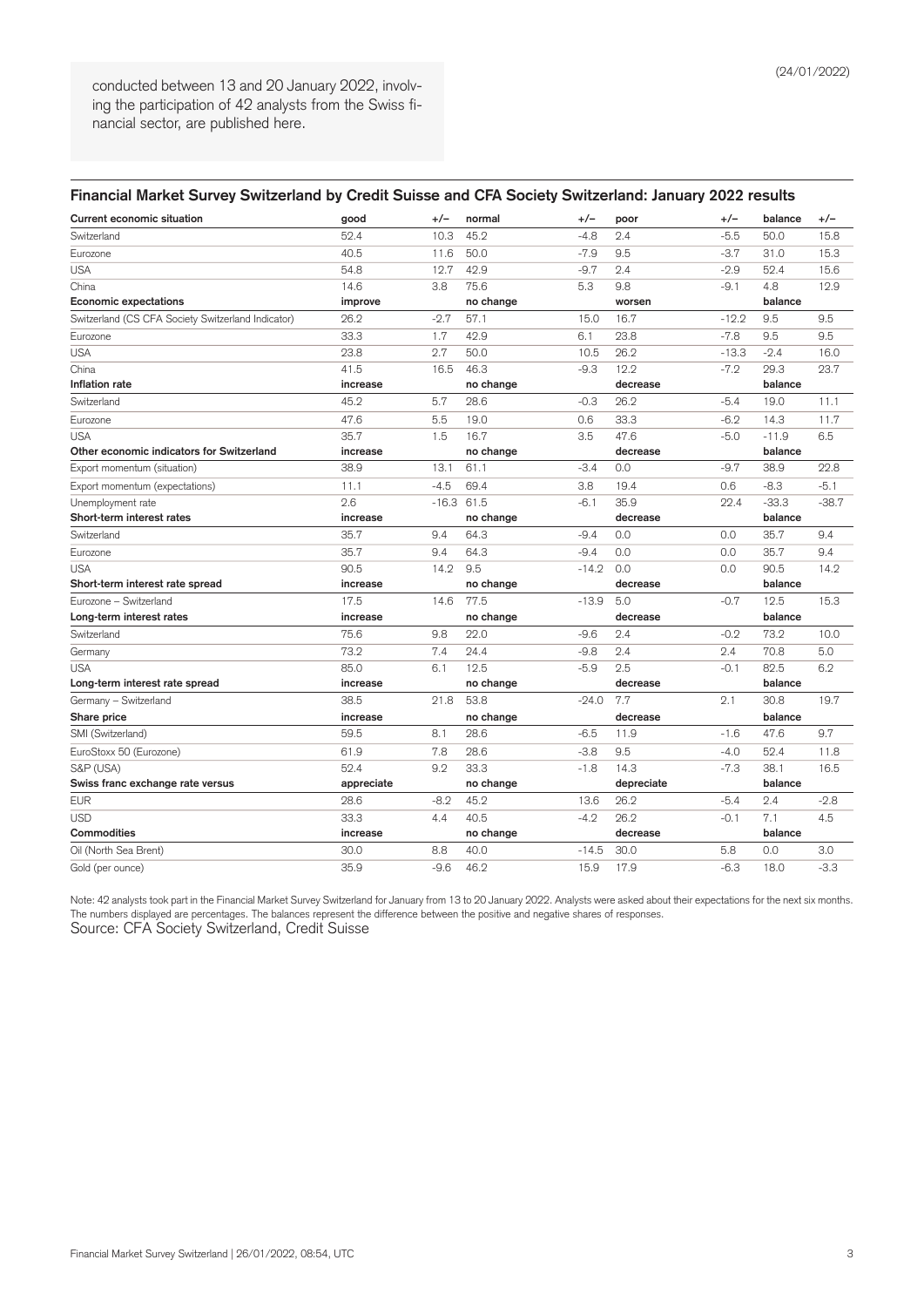### **Risk warning**

Every investment involves risk, especially with regard to fluctuations in value and return. If an investment is denominated in a currency other than your base currency, changes in the rate of exchange may have an adverse effect on value, price or income.

This document may include information on investments that involve special risks. You should seek the advice of your independent financial advisor prior to taking any investment decisions based on this document or for any necessary explanation of its contents. Further information is also available in the information brochure "Risks Involved in Trading Financial Instruments" available from the Swiss Bankers Association.

## **Past performance is not an indicator of future performance. Performance can be affected by commissions, fees or other charges as well as exchange rate fluctuations.**

## **Financial market risks**

Historical returns and financial market scenarios are no reliable indicators of future performance. The price and value of investments mentioned and any income that might accrue could fall or rise or fluctuate. You should consult with such advisor(s) as you consider necessary to assist you in making these determinations.

Investments may have no public market or only a restricted secondary market. Where a secondary market exists, it is not possible to predict the price at which investments will trade in the market or whether such market will be liquid or illiquid.

#### **Emerging markets**

Where this document relates to emerging markets, you should be aware that there are uncertainties and risks associated with investments and transactions in various types of investments of, or related or linked to, issuers and obligors incorporated, based or principally engaged in business in emerging markets countries. Investments related to emerging markets countries may be considered speculative, and their prices will be much more volatile than those in the more developed countries of the world. Investments in emerging markets investments should be made only by sophisticated investors or experienced professionals who have independent knowledge of the relevant markets, are able to consider and weigh the various risks presented by such investments, and have the financial resources necessary to bear the substantial risk of loss of investment in such investments. It is your responsibility to manage the risks which arise as a result of investing in emerging markets investments and the allocation of assets in your portfolio. You should seek advice from your own advisers with regard to the various risks and factors to be considered when investing in an emerging markets investment.

#### **Alternative investments**

Hedge funds are not subject to the numerous investor protection regulations that apply to regulated authorized collective investments and hedge fund managers are largely unregulated.

Hedge funds are not limited to any particular investment discipline or trading strategy, and seek to profit in all kinds of markets by using leverage, derivatives, and complex speculative investment strategies that may increase the risk of investment loss.

Commodity transactions carry a high degree of risk, including the loss of the entire investment, and may not be suitable for many private investors. The performance of such investments depends on unpredictable factors such as natural catastrophes, climate influences, hauling capacities, political unrest, seasonal fluctuations and strong influences of rolling-forward, particularly in futures and indices.

Investors in real estate are exposed to liquidity, foreign currency and other risks, including cyclical risk, rental and local market risk as well as environmental risk, and changes to the legal situation.

## **Private Equity**

Private Equity (hereafter "PE") means private equity capital investment in companies that are not traded publicly (i.e. are not listed on a stock exchange), they are complex, usually illiquid and long-lasting. Investments in a PE fund generally involve a significant degree of financial and/or business risk. Investments in private equity funds are not principal-protected nor guaranteed. Investors will be required to meet capital calls of investments over an extended period of time. Failure to do so may traditionally result in the forfeiture of a portion or the entirety of the capital account, forego any future income or gains on investments made prior to such default and among other things, lose any rights to participate in future investments or forced to sell their investments at a very low price, much lower than secondary market valuations. Companies or funds may be highly leveraged and therefore may be more sensitive to adverse business and/or financial developments or economic factors. Such investments may face intense competition, changing business or economic conditions or other developments that may adversely affect their performance.

#### **Interest rate and credit risks**

The retention of value of a bond is dependent on the creditworthiness of the Issuer and/or Guarantor (as applicable), which may change over the term of the bond. In the event of default by the Issuer and/or Guarantor of the bond, the bond or any income derived from it is not guaranteed and you may get back none of, or less than, what was originally invested.

#### **Investment Strategy Department**

Investment Strategists are responsible for multi-asset class strategy formation and subsequent implementation in CS's discretionary and advisory businesses. If shown, Model Portfolios are provided for illustrative purposes only. Your asset allocation, portfolio weightings and performance may look significantly different based on your particular circumstances and risk tolerance. Opinions and views of Investment Strategists may be different from those expressed by other Departments at CS. Investment Strategist views may change at any time without notice and with no obligation to update. CS is under no obligation to ensure that such updates are brought to your attention.From time to time, Investment Strategists may reference previously published Research articles, including recommendations and rating changes collated in the form of lists. The recommendations contained herein are extracts and/or references to previously published recommendations by Credit Suisse Research. For equities, this relates to the respective Company Note or Company Sum- mary of the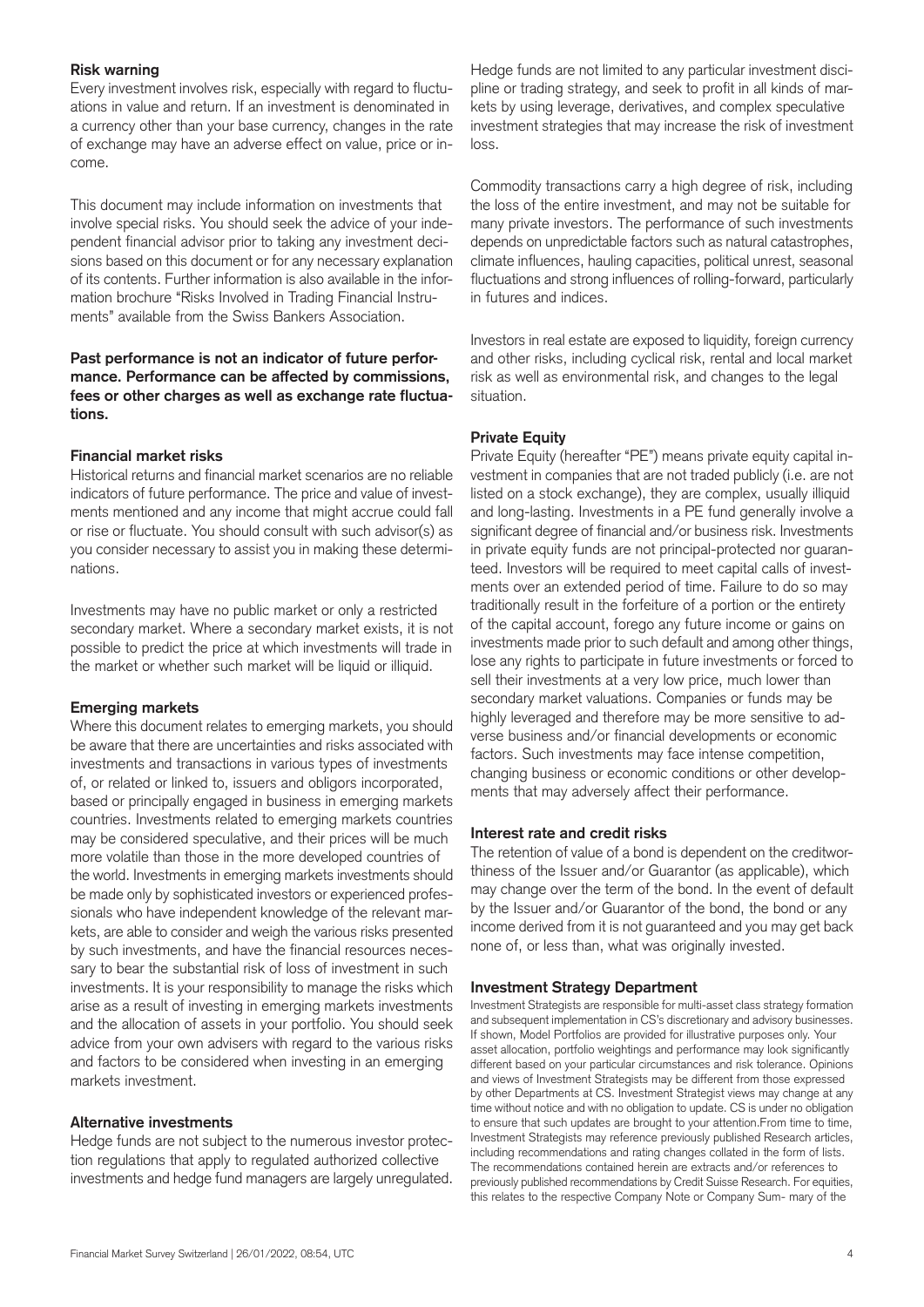issuer. Recommendations for bonds can be found within the re- spective Research Alert (bonds) publication or Institutional Research Flash/Alert– Credit Update Switzerland. These items are available on request or via online banking. Disclosures are available from

https://www.credit-suisse.com/disclosure

#### **Global disclaimer / Important information**

The information provided herein constitutes marketing material; it is not investment research.This document is not directed to, or intended for distribution to or use by, any person or entity who is a citizen or resident of or located in any locality, state, country or other jurisdiction where such distribution, publication, availability or use would be contrary to law or regulation or which would subject CS to any registration or licensing requirement within such jurisdiction.References in this report to CS include Credit Suisse AG, the Swiss bank, its subsidiaries and affiliates. For more information on our structure, please use the following link:

https://www.credit-suisse.com

#### **NO DISTRIBUTION, SOLICITATION, OR ADVICE:**

This document is provided for information and illustrative purposes and is intended for your use only. It is not a solicitation, offer or recommendation to buy or sell any security or other financial instrument. Any information including facts, opinions or quotations, may be condensed or summarized and is expressed as of the date of writing. The information contained in this document has been provided as a general market commentary only and does not constitute any form of regulated investment research financial advice, legal, tax or other regulated service. It does not take into account the financial objectives, situation or needs of any persons, which are necessary considerations before making any investment decision. You should seek the advice of your independent financial advisor prior to taking any investment decisions based on this document or for any necessary explanation of its contents. This document is intended only to provide observations and views of CS at the date of writing, regardless of the date on which you receive or access the information. Observations and views contained in this document may be different from those expressed by other Departments at CS and may change at any time without notice and with no obligation to update. CS is under no obligation to ensure that such updates are brought to your attention. FORECASTS & ESTIMATES: Past performance should not be taken as an indication or guarantee of future performance, and no repre- sentation or warranty, express or implied, is made regarding future performance. To the extent that this report contains statements about future performance, such statements are forward looking and subject to a number of risks and uncertainties. Unless indicated to the contrary, all figures are unaudited. All valuations mentioned herein are subject to CS valuation policies and procedures. CONFLICTS: CS reserves the right to remedy any errors that may be present in this report. CS, its affiliates and/or their employees may have a position or holding, or other material interest or effect transactions in any securities mentioned or options thereon, or other investments related thereto and from time to time may add to or dispose of such investments. CS may be providing, or have provided within the previous 12 months, significant advice or investment services in relation to the investments listed in this report or a related investment to any company or issuer mentioned. Some investments referred to in this report will be offered by a single entity or an associate of CS or CS may be the only market maker in such investments. CS is involved in many businesses that relate to companies mentioned in this report. These businesses include specialized trading, risk arbitrage, market making, and other proprietary trading. TAX: Nothing in this report constitutes investment, legal, accounting or tax advice. CS does not advise on the tax consequences of investments and you are advised to contact an independent tax advisor. The levels and basis of taxation are dependent on individual circumstances and are subject to change. SOURCES: Information and opinions presented in this report have been obtained or derived from sources which in the opinion of CS are reliable, but CS makes no representation as to their accuracy or completeness. CS accepts no liability for a loss arising from the use of this report. WEBSITES: This report may provide the addresses of, or contain hyperlinks to, websites. Except to the extent to which the report refers to website material of CS, CS has not reviewed the linked site and takes no responsibility for the content contained therein. Such address or hyperlink (including addresses or hyperlinks to CS's own website material) is provided solely for your convenience and information and the content of the linked site does not in any way form part of this report. Accessing such website or following such link through this report or CS's website shall be at your own risk.

DATA PRIVACY: Your Personal Data will be processed in accordance with the Credit Suisse privacy statement accessible at your domicile through the official Credit Suisse website

https://www.credit-suisse.com

In order to provide you with marketing materials concerning our products and services, Credit Suisse Group AG and its subsidiaries may process your basic Personal Data (i.e. contact details such as name, e-mail address) until you notify us that you no longer wish to receive them. You can opt-out from receiving these materials at any time by informing your Relationship Manager.

#### **Distributing entities**

Except as otherwise specified herein, this report is distributed by Credit Suisse AG, a Swiss bank, authorized and regulated by the Swiss Financial Market Supervisory Authority Bahrain: This report is distributed by Credit Suisse AG, Bahrain Branch, a branch of Credit Suisse AG, Zurich/Switzerland, duly authorized and regulated by the Central Bank of Bahrain (CBB) as an Investment Business Firm Category 2. Related financial services or products are only made available to Accredited Investors, as defined by the CBB, and are not intended for any other persons. The Central Bank of Bahrain has not reviewed, nor has it approved, this document or the marketing of any investment vehicle referred to herein in the Kingdom of Bahrain and is not responsible for the performance of any such investment vehicle. Credit Suisse AG, Bahrain Branch is located at Level 21, East Tower, Bahrain World Trade Centre, Manama, Kingdom of Bahrain. Brazil: This report is distributed in Brazil by Credit Suisse (Brasil) S.A.Corretora de Títulos e Valores Mobiliários or its affiliates.Chile: This report is distributed by Credit Suisse Agencia de Valores (Chile) Limitada, a branch of Credit Suisse AG (incorporated in the Canton of Zurich), regulated by the Chilean Financial Market Commission. Neither the issuer nor the securities have been registered with the Financial Market Commission of Chile (Comisión para el Mercado Financiero) pursuant to Law no. 18.045, the Ley de Mercado de Valores, and regulations thereunder, so they may not be offered or sold publicly in Chile. This document does not constitute an offer of, or an invitation to subscribe for or purchase, the securities in the Republic of Chile, other than to individually identified investors pursuant to a private offering within the meaning of article 4 of the Ley de Mercado de Valores (an offer that is not "addressed to the public in general or to a certain sector or specific group of the public"). DIFC: This information is being distributed by Credit Suisse AG (DIFC Branch). Credit Suisse AG (DIFC Branch) is li- censed and regulated by the Dubai Financial Services Authority ("DFSA"). Related financial services or products are only made available to Professional Clients or Market Counterparties, as defined by the DFSA, and are not intended for any other persons. Credit Suisse AG (DIFC Branch) is located on Level 9 East, The Gate Building, DIFC, Dubai, United Arab Emirates. France: This report is distributed by Credit Suisse (Luxembourg) S.A. Succursale en France (the "France branch") which is a branch of Credit Suisse (Luxembourg) S.A., a duly authorized credit institution in the Grand Duchy of Luxembourg with registered address 5, rue Jean Monnet, L-2180 Luxembourg. The France branch is subject to the prudential supervision of the Luxembourg supervisory authority, the Commission de Surveillance du Secteur Financier (CSSF), and of the French supervisory authorities, the Autorité de Contrôle Prudentiel et de Résolution (ACPR) and the Autorité des Marchés Financiers (AMF). Germany: This report is distributed by Credit Suisse (Deutschland) Aktienge- sellschaft regulated by the Bundesanstalt für Finanzdienstleistungsaufsicht ("BaFin"). Guernsey: This report is distributed by Credit Suisse AG Guernsey Branch, a branch of Credit Suisse AG (incorporated in the Canton of Zurich), with its place of business at Helvetia Court, Les Echelons, South Esplanade, St Peter Port, Guernsey. Credit Suisse AG Guernsey Branch is wholly owned by Credit Suisse AG and is regulated by the Guernsey Financial Services Commission. Copies of the latest audited accounts of Credit Suisse AG are available on request. India: This report is distributed by Credit Suisse Securities (India) Private Limited (CIN no. U67120MH1996PTC104392) regulated by the Securities and Exchange Board of India as Research Analyst (registration no. INH 000001030), as Portfolio Manager (registration no. INP000002478) and as Stock Broker (registration no. INZ000248233), having registered ad- dress at 9th Floor, Ceejay House, Dr. Annie Besant Road, Worli, Mumbai – 400 018, India, T- +91-22 6777 3777. Israel: If distributed by Credit Suisse Financial Services (Israel) Ltd. in Israel: This document is distributed by Credit Suisse Financial Services (Israel) Ltd. Credit Suisse AG, including the services offered in Israel, is not supervised by the Supervisor of Banks at the Bank of Israel, but by the competent banking supervision authority in Switzerland. Credit Suisse Financial Services (Israel) Ltd. is a licensed investment marketer in Israel and thus, its investment marketing activities are supervised by the Israel Securities Authority. Italy: This report is distributed in Italy by Credit Suisse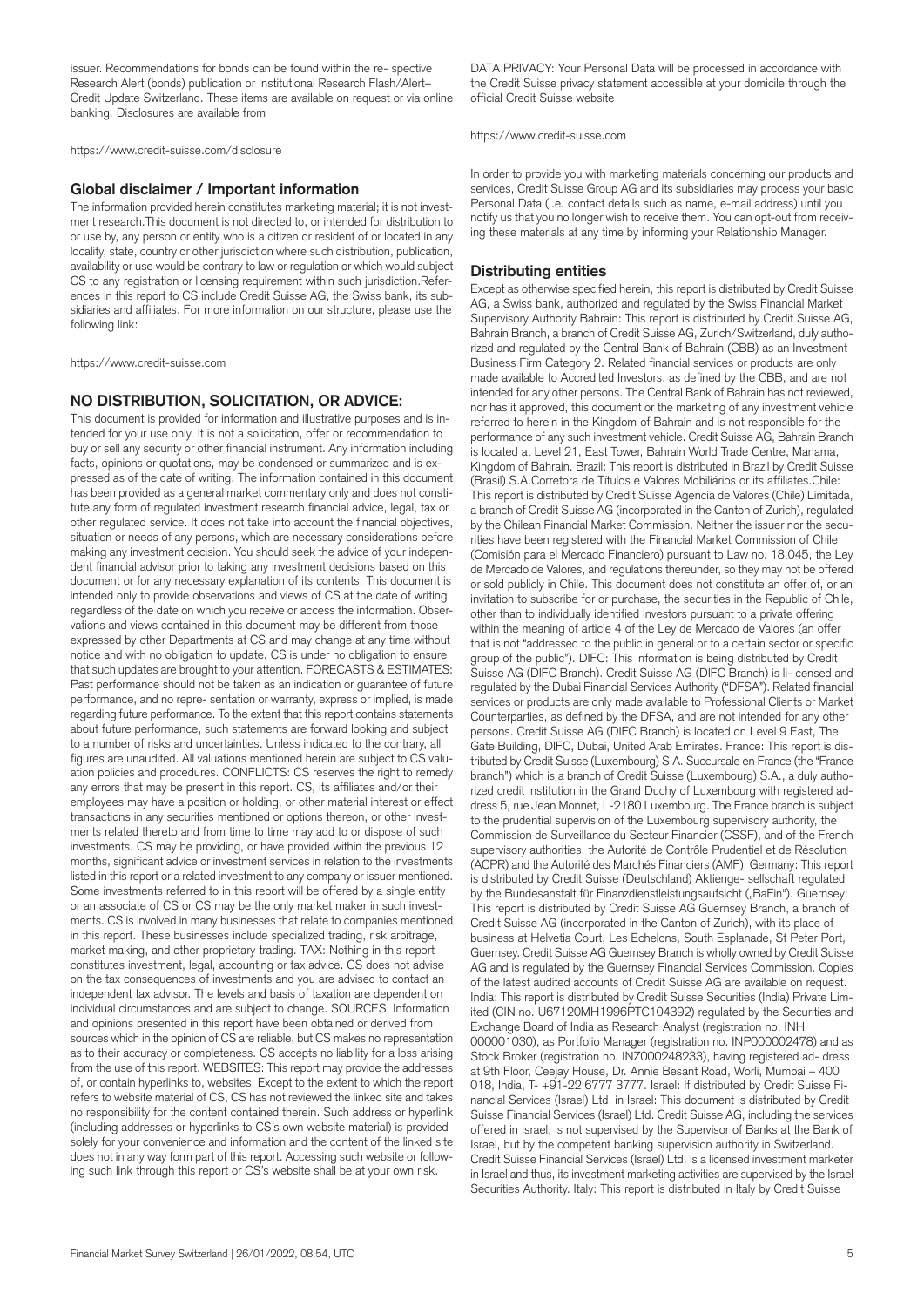(Italy) S.p.A., a bank incorporated and registered under Italian law subject to the supervision andcontrol of Banca d'Italia and CONSOB. Lebanon: This report is distributed by Credit Suisse (Lebanon) Finance SAL ("CSLF"), a financial institution incorporated in Lebanon and regulated by the Central Bank of Lebanon ("CBL") and having a financial institution license number 42. Credit Suisse (Lebanon) Finance SAL is subject to the CBL's laws and circulars as well as the laws and regulations of the Capital Markets Authority of Lebanon ("CMA"). CSLF is a subsidiary of Credit Suisse AG and part of the Credit Suisse Group (CS). The CMA does not accept any responsibility for the content of the information included in this report, including the accuracy or completeness of such information. The liability for the content of this report lies with the issuer, its directors and other persons, such as experts, whose opinions are included in the report with their consent. The CMA has also not assessed the suitability of the investment for any particular investor or type of investor. It is hereby expressly understood and acknowledged that investments in financial markets may involve a high degree of complexity and risk of loss in value and may not be suitable to all investors. The suitability assessment performed by CSLF with respect to this investment will be undertaken based on information that the investor would have provided to CSLF as at the date of such assessment and in accordance with Credit Suisse internal policies and processes. It is understood that the English language will be used in all communication and documentation provided by CS and/or CSLF. By accepting to invest in the product, the investor expressly and irrevocably confirms that he fully understands, and has no objection to the use of the English language. Luxembourg: This report is distributed by Credit Suisse (Luxembourg) S.A., a duly authorizedcredit institution in the Grand Duchy of Luxembourg with registered address5, rue Jean Monnet, L-2180 Luxembourg. Credit Suisse (Luxembourg) S.A.is subject to the prudential supervision of the Luxembourg supervisory authority, the Commission de Surveillance du Secteur Financier (CSSF).Mexico: This document represents the vision of the person who provides his/her services to C. Suisse Asesoría México, S.A. de C.V. ("C. Suisse As- esoría") and/or Banco Credit Suisse (México), S.A., Institución de Banca Múltiple, Grupo Financiero Credit Suisse (México) ("Banco CS") so that both C. Suisse Asesoría and Banco CS reserve the right to change their mind at any time not assuming any liability in this regard. This document is distributed for informational purposes only, and does not imply a personal recommendation or suggestion, nor the invitation to celebrate any operation and does not replace the communication you have with your executive in relation to C. Suisse As- esoría and/or Banco CS prior to taking any investment decision. C. Suisse Asesoría and/or Banco CS does not assume any responsibility for investment decisions based on information contained in the document sent, as the same may not take into account the context of the investment strategy and objectives of particular clients. Prospectus, brochures, investment regimes of investment funds, annual reports or periodic financial information contain all additional useful information for investors. These documents can be obtained free of charge directly from issuers, operators of investment funds, in the Internet page of the stock exchange in which they are listed or through its executive in C. Suisse Asesoría and/or Banco CS. Past performance and the various scenarios of existing markets do not guarantee present or future yields. In the event that the information contained in this document is incomplete, incorrect or unclear, please contact your Executive of C. Suisse Asesoría and/or Banco CS as soon as possible. It is possible that this document may suffer modifications without any responsibility for C. Suisse Asesoría and/or Banco CS. This document is distributed for informational purposes only and is not a substitute for the Operations Reports and/or Account Statements you receive from C. Suisse Asesoría and/or Banco CS in terms of the General Provisions Applicable to Financial Institutions and other Legal Entities that Provide Investment Services issued by the Mexican Banking and Securities Commission ("CNBV"). Given the nature of this document, C. Suisse Asesoría and/or Banco CS does not assume any responsibility derived from the information contained therein. Without prejudice to the fact that the information was obtained from or based on sources believed to be reliable by C. Suisse Asesoría and/or Banco CS, there is no guarantee that the information is either accurate or complete. Banco CS and/or C. Suisse Asesoría does not accept any liability arising from any loss arising from the use of the information contained in the document sent to you. It is recommended that investor make sure that the information provided is in accordance to his/her personal circumstances and investment profile, in relation to any particular legal, regulatory or fiscal situation, or to obtain independent professional advice. C. Suisse Asesoría México, S.A. de C.V. is an investment adviser created in accordance with the Mexican Securities Market Law ("LMV"), registered with the CNBV under the folio number 30070.C. Suisse Asesoría México, S.A. de C.V. is not part of Grupo Financiero Credit Suisse (México), S.A. de C.V., or any other financial group in Mexico.C. Suisse Asesoría México, S.A. de C.V. is not an independent investment adviser as provided by LMV and other applicable regulations due to its direct relationship with Credit Suisse AG, a foreign financial institution, and its indirect relationship with the entities that make up Grupo Financiero Credit Suisse (México),

S.A. de C.V. Netherlands: This report is distributed by Credit Suisse (Luxembourg) S.A., Netherlands Branch (the "Netherlands branch") which is a branch of Credit Suisse (Luxembourg) S.A., a duly authorized credit institution in the Grand Duchy of Luxembourg with registered address 5, rue Jean Monnet, L-2180 Luxembourg. The Netherlands branch is subject to the pru- dential supervision of the Luxembourg supervisory authority, the Commission de Surveillance du Secteur Financier (CSSF), and of the Dutch supervisory authority, De Nederlansche Bank (DNB), and of the Dutch market supervisor, the Autoriteit Financiële Markten (AFM). Portugal: This report is distributed by Credit Suisse (Luxembourg) S.A., Sucursal em Portugal (the "Portugal branch") which is a branch of Credit Suisse (Luxembourg) S.A., a duly authorized credit institution in the Grand Duchy of Luxembourg with registeredaddress 5, rue Jean Monnet, L-2180 Luxembourg. The Portugal branch is subject to the prudential supervision of the Luxembourg supervisory authority, the Commission de Surveillance du Secteur Financier (CSSF), and of the Portuguese supervisory authorities, the Banco de Portugal (BdP) and the Comissão do Mercado dos Valores Mobiliários (CMVM). Qatar: This information has been distributed by Credit Suisse (Qatar) L.L.C., which is duly authorized and regulated by the Qatar Financial Centre Regulatory Authority (QFCRA) under QFC License No. 00005. All related financial products or services will only be available to Eligible Counterparties (as defined by the QFCRA) or Business ustormers (as defined by the QFCRA), including individuals, who have opted to be classified as a Business Customer, with net assets in excess of QR 4 million, and who have sufficient financial knowledge, experience and understanding to participate in such products and/or services. Therefore this information must not be delivered to, or relied on by, any other type of individual. Saudi Arabia: This document is being distributed by Credit Suisse Saudi Arabia (CR Number 1010228645), duly licensed and regulated by the Saudi Arabian Capital Market Authority pursuant to License Number 08104-37 dated 23/03/1429H corresponding to 21/03/2008AD. Credit Suisse Saudi Arabia's principal place of business is at King Fahad Road, Hay Al Mhamadiya, 12361- 6858 Riyadh, Saudi Arabia. Website: https://www.credit-suisse.com/sa.Under the Rules on the Offer of Securities and Continuing Obligations this document may not be distributed in the Kingdom except to such persons as are permitted under the Rules on the Offer of Securities and Continuing Obligations issued by the Capital Market Authority. The Capital Market Authority does not make any representation as to the accuracy or completeness of this document, and expressly disclaims any liability whatsoever for any loss arising from, or incurred in reliance upon, any part of this document. Prospective purchasers of the securities offered hereby should conduct their own due diligence on the accuracy of the information relating to the securities. If you do not understand the contents of this document, you should consult an authorised financial advisor. Under the Investment Fund Regulations this document may not be distributed in the Kingdom except to such persons as are permitted under the Investment Fund Regulations issuedby the Capital Market Authority. The Capital Market Authority does not make any representation as to the ac- curacy or completeness of this document, and expressly disclaims any liability whatsoever for any loss arising from, or incurred in reliance upon, any part of this document. Prospective subscribers of the securities offered hereby should conduct their own due diligence on the accuracy of the information relating to the securities. If you do not understand the contents of this documentyou should consult an authorised financial adviser. South Africa: This information is being distributed by Credit Suisse AG which is registered as a financial services provider with the Financial Sector Conduct Authority in South Africa with FSP number 9788 and / or by Credit Suisse (UK) Limited which is registered as a financial services provider with the Financial Sector Conduct Authority in South Africa with FSP number 48779. Spain: This document is a marketing material and is provided by Credit Suisse AG, Sucursal en España, legal entity registered at the Comisión Nacional del Mercado de Valores for information purposes. It is exclusively addressed to the recipient for personal use only and, according to current regulations in force, by no means can it be considered as a security offer, personal investment advice or any general or specific rec- ommendation of products or investment strategies with the aim that you perform any operation. The client shall be deemed responsible, in all cases, for taking whatever decisions on investments or disinvestments, and therefore the client takes all responsibility for the benefits or losses resulting from the operations that the client decides to perform based on the information and opinions included in this document. This document is not the result of a financial analysis or research and therefore, neither it is subject to the current regulations that apply to the production and distribution of financial research, nor its content complies with the legal requirements of independence of financial research. Turkey: The investment information, comments and recommendations contained herein are not within the scope of investment advisory activity. The investment advisory services are provided by the authorized institutions to the persons in a customized manner taking into account the risk and return preferences of the persons. Whereas, the comments and advices included herein are of general nature. Therefore recommendations may not be suitable for your finan- cial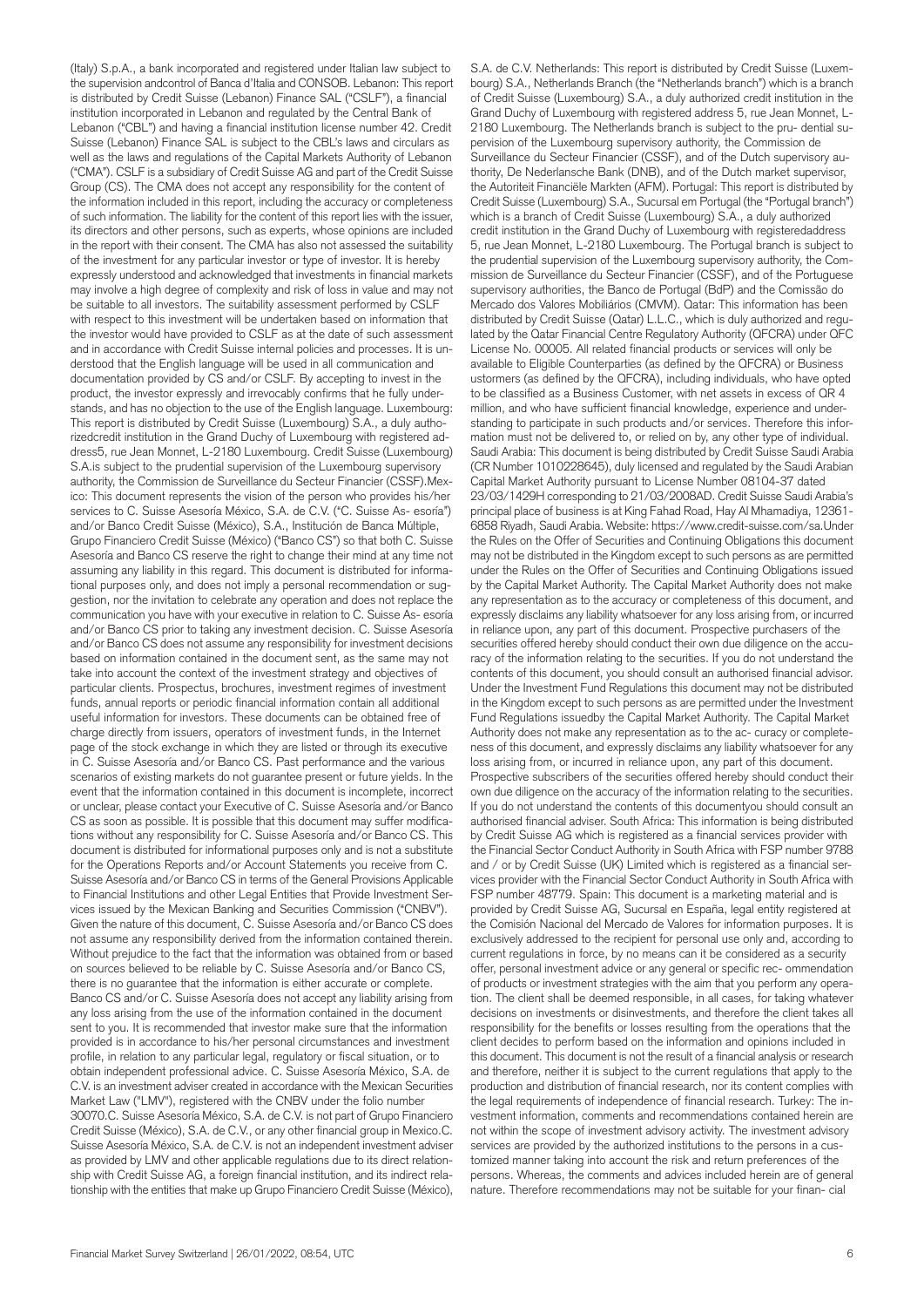status or risk and yield preferences. For this reason, making an investment decision only by relying on the information given herein may not give rise to results that fit your expectations. This report is distributed by Credit Suisse Istanbul Menkul Degerler Anonim Sirketi, regulated by the Capital Markets Board of Turkey, with its registered address at Levazim Mahallesi, Koru Sokak No. 2 Zorlu Center Terasevler No. 61 34340 Besiktas/ Istanbul-Turkey.United Kingdom: This material is distributed by Credit Suisse (UK) Limited.Credit Suisse (UK) Limited, is authorized by the Prudential Regulation Author- ity and regulated by the Financial Conduct Authority and the Prudential Regu- lation Authority. Where this material is distributed into the United Kingdom by an offshore entity not exempted under the Financial Services and Markets Act 2000 (Financial Promotion) Order 2005 the following will apply: To the extent communicated in the United Kingdom ("UK") or capable of having an effect in the UK, this document constitutes a financial promotion which has been approved by Credit Suisse (UK) Limited which is authorized by the Prudential Regulation Authority and regulated by the Financial Conduct Authority and the Prudential Regulation Authority for the conduct of investment business in the UK. The registered address of Credit Suisse (UK) Limited is Five Cabot Square, London, E14 4QR. Please note that the rules under the UK's Financial Services and Markets Act 2000 relating to the protection of retail clients will not be applicable to you and that any potential compensation made available to "eligible claimants" under the UK's Financial Services Compensation Scheme will also not be available to you. Tax treatment depends on the individual circumstances of each client and may be subject to changes in future.

#### **Important regional disclosure information**

Pursuant to CVM Resolution No. 20/2021, of February 25, 2021, the author(s)of the report hereby certify(ies) that the views expressed in this report solelyand exclusively reflect the personal opinions of the author(s) and have beenprepared independently, including with respect to Credit Suisse. Part of theauthor(s)´s compensation is based on various factors, including the total revenuesof Credit Suisse, but no part of the compensation has been, is, or willbe related to the specific recommendations or views expressed in this report.In addition, Credit Suisse declares that: Credit Suisse has provided, and/ormay in the future provide investment banking, brokerage, asset management,commercial banking and other financial services to the subject company/companiesor its affiliates, for which they have received or may receive customaryfees and commissions, and which constituted or may constitute relevant financialor commercial interests in relation to the subject company/companies orthe subject securities.

UNITED STATES: NEITHER THIS REPORT NOR ANY COPY THEREOF MAY BE SENT, TAKEN INTO OR DISTRIBUTED IN THE UNITEDSTATES OR TO ANY US PERSON (within the meaning of Regulation S under the US Securities Act of 1933, as amended).

#### **APAC - IMPORTANT NOTICE**

The information provided herein constitutes marketing material; it is not investment research. For all, except accounts managed by relationship managers and/or investment consultants of Credit Suisse AG, Hong Kong Branch: This material has been prepared by Credit Suisse AG ("Credit Suisse") as general information only. This material is not and does not purport to provide substantive research or analysis and, accordingly, is not investment research or a research recommendation for regulatory purposes. It does not take into account the financial objectives, situation or needs of any person, which are necessary considerations before making any investment decision. The information provided is not intended to provide a sufficient basis on which to make an investment decision and is not a personal recommendation or investment advice. Credit Suisse makes no representation as to the suitability of the products or services specified in this material for any particular investor. It does not constitute an invitation or an offer to any person to subscribe for or purchase any of the products or services specified in this material or to participate in any other transactions. The only legally binding terms are to be found in the applicable product documentation or specific contracts and confirmations prepared by Credit Suisse. For accounts managed by relationship managers and/or investment consultants of Credit Suisse AG, Hong Kong Branch: This material has been prepared by Credit Suisse AG ("Credit Suisse") as general information only. This material is not and does not purport to provide substantive research or analysis and, accordingly, is not investment research for regulatory purposes. It does not take into account the financial objectives, situation or needs of any person, which are necessary considerations before making any investment decision. Credit Suisse makes no representation as to the appropriateness of the products or services specified in this material for any particular investor. It does not constitute an invitation or an offer to any person to subscribe for or purchase any of the products or services specified in this material or to partic-

ipate in any other transactions. The only legally binding terms are to be found in the applicable product documentation or specific contracts and confirmations prepared by Credit Suisse. For all: In connection with the products specified in this material, Credit Suisse and/or its affiliates may:(i) have had a previous role in arranging or providing financing to the subject entities;(ii) be a counterparty in any subsequent transaction in connection with the subject entities; or(iii) pay, or may have paid, or receive, or may have received, one-time or recurring remuneration from the entities specified in this material, as part of its/their compensation. These payments may be paid to or received from third parties.Credit Suisse and/or its affiliates (including their respective officers, directors and employees) may be, or may have been, involved in other transactions with the subject entities specified in this material or other parties specified in this material which are not disclosed in this material. Credit Suisse, for itself and on behalf of each of its affiliates, reserves the right to, provide and continue to provide services, and deal and continue to deal with the subject entities of the products specified in this material or other parties in connection with any product specified in this material. Credit Suisse or its affiliates may also hold, or may be holding, trading positions in the share capital of any of the subject entities specified in this material.For all, except accounts managed by relationship managers and/or investment consultants of Credit Suisse AG, Hong Kong Branch: A Credit Suisse affiliate may have acted upon the information and analysis contained in this material before being made available to the recipient. A Credit Suisse affiliate may, to the extent permitted by law, participate or invest in other financing transactions with the issuer of any securities referred to herein, perform services or solicit business from such issuers, or have a position or effect transactions in the securities or options thereof. To the fullest extent permitted by law, Credit Suisse and its affiliates and each of their respective directors, employees and consultants do not accept any liability arising from an error or omission in this material or for any direct, indirect, incidental, specific or consequential loss and/or damage suffered by the recipient of this material or any other person from the use of or reliance on the information set out in this material. None of Credit Suisse or its affiliates (or their respective directors, officers, employees or advisers) makes any warranty or representation as to the accuracy, reliability and/or completeness of the information set out in this material. The information contained in this material has been provided as a general market commentary only and does not constitute any form of regulated financial advice, legal, tax or other regulated service. Observations and views contained in this material may be different from, or inconsistent with, the observations and views of Credit Suisse's Research analysts, other divisions or the proprietary positions of Credit Suisse. Credit Suisse is under no obligation to update, notify or provide any additional information to any person if Credit Suisse becomes aware of any inaccuracy, incompleteness or change in the information contained in the material. To the extent that this material contains statements about future performance, such statements are forward looking and subject to a number of risks and uncertainties. Past performance is not a reliable indicator of future performance.For accounts managed by relationship managers and/or investment consultants of Credit Suisse AG, Hong Kong Branch: A Credit Suisse affiliate may have acted upon the information and analysis contained in this material before being made available to the recipient. A Credit Suisse affiliate may, to the extent permitted by law, participate or invest in other financing transactions with the issuer of any securities referred to herein, perform services or solicit business from such issuers, or have a position or effect transactions in the securities or options thereof. To the fullest extent permitted by law, Credit Suisse and its affiliates and each of their respective directors, employees and consultants do not accept any liability arising from an error or omission in this material or for any direct, indirect, incidental, specific or consequential loss and/or damage uffered by the recipient of this material or any other person from the use of or reliance on the information set out in this material. None of Credit Suisse or its affiliates (or their respective directors, officers, employees or advisers) makes any warranty or representation as to the accuracy, reliability and/ or completeness of the information set out in this material. The information contained in this material has been provided as a general market commentary only and does not constitute any form of legal, tax or other regulated service. Observations and views contained in this material may be different from, or inconsistent with, the observations and views of Credit Suisse's Research analysts, other divisions or the proprietary positions of Credit Suisse. Credit Suisse is under no obligation to update, notify or provide any additional information to any person if Credit Suisse becomes aware of any inaccuracy, incompleteness or change in the information contained in the material. To the extent that this material contains statements about future performance, such statements are forward looking and subject to a number of risks and uncertainties. Past performance is not a reliable indicator of future performance. For all: This material is not directed to, or intended for distribution to or use by, any person or entity who is a citizen or resident of, or is located in, any jurisdiction where such distribution, publication, availability or use would be contrary to applicable law or regulation, or which would subject Credit Suisse and/or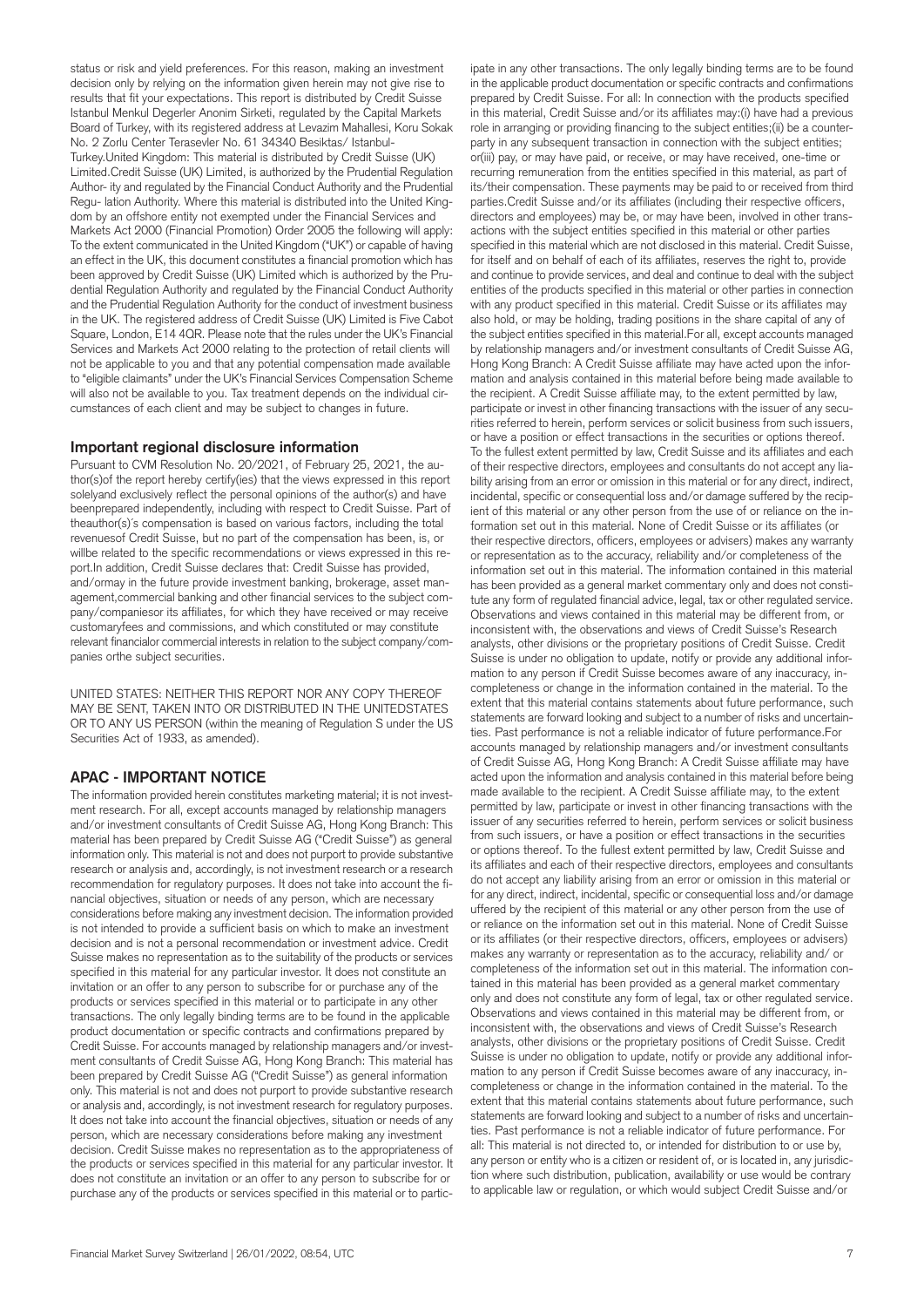its subsidiaries or affiliates to any registration or licensing requirement within such jurisdiction. Materials have been furnished to the recipient and should not be redistributed without the express prior written consent of Credit Suisse. For further information, please contact your Relationship Manager. To the extent that this material contains an appendix comprising research re-ports, the following additional notice applies to such appendix.

#### **ADDITIONAL IMPORTANT NOTICE FOR APPENDIX**

The reports in the Appendix ("Reports") have been authored by members of the Credit Suisse Research department, and the information and opinions expressed therein were as of the date of writing and are subject to change without notice. Views expressed in respect of a particular security in the Reports may be different from, or inconsistent with, the observations and views of the Credit Suisse Research department of the Investment Banking division due to the differences in evaluation criteria. These Reports have been previously published by Credit Suisse Research on the web:Credit Suisse does and seeks to do business with companies covered in its research reports. As a result, investors should be aware that Credit Suisse may have a conflict of interest that could affect the objectivity of these Reports.For all, except accounts managed by relationship managers and/or investment consultants of Credit Suisse AG, Hong Kong Branch: Credit Suisse may not have taken any steps to ensure that the securities referred to in these Reports are suitable for any particular investor. Credit Suisse will not treat recipients of the Reports as its customers by virtue of their receiving the Reports. For accounts managed by relationship managers and/or investment consultants of Credit Suisse AG, Hong Kong Branch: Credit Suisse may not have taken any steps to ensure that the securities referred to in these Reports are appropriate for any particular investor. Credit Suisse will not treat recipients of the Reports as its customers by virtue of their receiving the Reports. For all: For a discussion of the risks of investing in the securities mentioned in the Reports, please refer to the following Internet link:

#### https://research.credit-suisse.com/riskdisclosure

For information regarding disclosure information on Credit Suisse Investment Banking rated companies mentioned in this report, please refer to the Investment Banking division disclosure site at:

#### https://rave.credit-suisse.com/disclosures

For further information, including disclosures with respect to any other issuers, please refer to the Credit Suisse Global Research Disclosure site at:

#### https://www.credit-suisse.com/disclosure

AUSTRALIA This material is distributed in Australia by Credit Suisse AG, Sydney Branch solely for information purposes only to persons who are "wholesale clients" (as defined by section 761G(7) of the Corporations Act). Credit Suisse AG, Sydney Branch does not guarantee the performance of, nor make any assurances with respect to the performance of any financial product referred herein. In Australia, Credit Suisse Group entities, other than Credit Suisse AG, Sydney Branch, are not authorised deposit-taking institutions for the purposes of the Banking Act 1959 (Cth.) and their obligations do not

represent deposits or other liabilities of Credit Suisse AG, Sydney Branch. Credit Suisse AG, Sydney Branch does not guarantee or otherwise provide assurance in respect of the obligations of such Credit Suisse entities or the funds. HONG KONG This material is distributed in Hong Kong by Credit Suisse AG, Hong Kong Branch, an Authorized Institution regulated by the Hong Kong Monetary Authority and a Registered Institution regulated by the Securities and Futures Commission, and was prepared in compliance with section 16 of the "Code of Conduct for Persons Licensed by or Registered with the Securities and Futures Commission". The contents of this material have not been reviewed by any regulatory authority in Hong Kong. You are advised to exercise caution in relation to any offer. If you are in any doubt about any of the contents of this material, you should obtain independent professional advice. No one may have issued or had in its possession for the purposes of issue, or issue or have in its possession for the purposes of issue, whether in Hong Kong or elsewhere, any advertisement, invitation or material relating to this product, which is directed at, or the contents of which are likely to be accessed or read by, the public of Hong Kong (except if permitted to do so under the securities laws of Hong Kong) other than where this product is or is intended to be disposed of only to persons outside Hong Kong or only to "professional investors" as defined in the Securities and Futures Ordinance (Cap. 571) of Hong Kong and any rules made thereunder. SINGAPORE: This material is distributed in Singapore by Credit Suisse AG, Singapore Branch, which is licensed by the Monetary Authority of Singapore under the Banking Act (Cap. 19) to carry on banking business. This report has been prepared and issued for distribution in Singapore to institutional investors, accredited investors and expert investors (each as defined under the Financial Advisers Regulations ("FAR")) only. Credit Suisse AG, Singapore Branch may distribute reports produced by its foreign entities or affiliates pursuant to an arrangement under Regulation 32C of the FAR. Singapore recipients should contact Credit Suisse AG, Singapore Branch at +65-6212-2000 for matters arising from, or in connection with, this report. By virtue of your status as an institutional investor, accredited investor or expert investor, Credit Suisse AG, Singapore Branch is exempted from complying with certain requirements under the Financial Advis-ers Act, Chapter 110 of Singapore (the "FAA"), the FAR and the relevant Notices and Guidelines issued thereunder, in respect of any financial advisory service which Credit Suisse AG, Singapore branch may provide to you. These include exemptions from complying with:i) Section 25 of the FAA (pursuant to Regulation 33(1) of the FARii) Section 27 of the FAA (pursuant to Regulation 34(1) of the FAR); and iii) Section 36 of the FAA (pursuant to Regulation 35(1) of the FAR).Singapore recipients should contact Credit Suisse AG, Singapore Branch for any matters arising from, or in connection with, this material. If you have any queries/objections relating to the receipt of ma-keting materials from us, please contact our Data Protection Officer at datapro- tectionofficer.pb@credit-suisse.com (for Credit Suisse AG, HK Branch) or PDPO.SGD@credit-suisse.com (for Credit Suisse AG, SG Branch) or csau.privacyofficer@credit-suisse.com (for Credit Suisse AG, Sydney Branch).(for Credit Suisse AG, HK Branch) or PDPO.SGD@credit-suisse.com (for Credit Suisse AG, SG Branch) or csau.privacyofficer@credit-suisse.com (for Credit Suisse AG, Sydney Branch).The entire contents of this document are protected by copyright law (all rights reserved). This document or any part thereof may not be reproduced, transmit- ted (electronically or otherwise), altered or used for public or commercialpurposes, without the prior written permission of Credit Suisse. © 2022, Credit Suisse Group AG and/or its affiliates. All rights reserved. Credit Suisse AG (Unique Entity Number in Singapore: S73FC2261L) is incorporated in Switzerland with limited liability.

22C014A\_IS